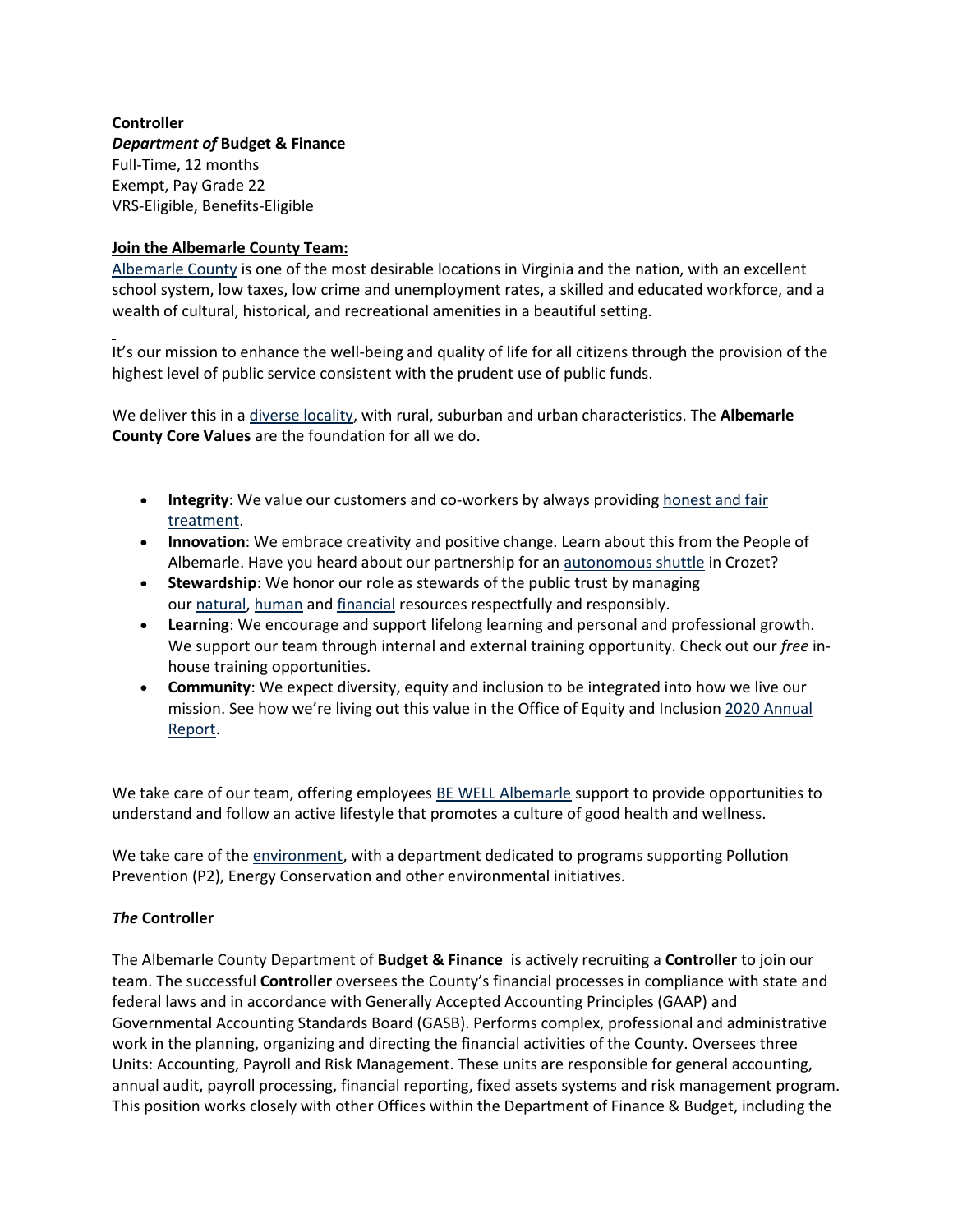Office of Management & Budget to maintain a chart of accounts and proper grants accounting work. In addition, this position supports the School Division on their reporting and general accounting responsibilities, along with other entities where the County has a partnership to perform fiscal duties. This position will be instrumental in ushering in a new financial system that is slated for implementation beginning FY 2024.

# **The Expectations**

Essential functions and responsibilities of **Controller** include, but are not limited to, the following:

## ESSENTIAL FUNCTIONS:

- Plans, designs, coordinates, directs, and implements financial and accounting activities, including maintaining, supervising and improving a system of accounts and procedures in accordance with GAAP, GASB, and the State Auditor of Public Accounts.
- Oversees the Accounting, Payroll, and Risk Management Units, including supervision of each Unit's leader;
- Enhances the efficiency and effectiveness of the County's financial operations and systems through documented review and improvements of processes, training of staff and end users, and implementation of strong internal controls;
- Oversees the preparation of monthly, quarterly, annual and required ad hoc financial reports including preparation and scheduling of the Comprehensive Annual Financial Report (CAFR);
- Maintains complete financial records and participates in the formulation of County-wide policies and regulations;
- Serves as a liaison with the County's external auditors and the State Auditor of Public Accounts and is responsible for overseeing the audit process, including serving as Staff Liaison to the Audit Committee;
- Formulates general policies and procedures for the Accounting, Payroll, and Risk Management Units and leads process improvements to ensure data accuracy and timely and effective customer service;
- Prepares and oversees annual budget for Accounting, Payroll, and Risk Management Units.
- Serves as liaison with the School Division's fiscal services department;
- Develops and monitors performance metrics for the Controller's Office;
- Develops responses to all internal and external accounting audit findings and recommends corrective action to the Department of Finance and Budget, under the guidance of the Assistant CFO for Policy & Partnerships;
- Participates in professional training meetings, seminars, conference, etc. to stay current of best practices in government operations and promotes the same opportunities for the Controller's Office;
- Provides assistance to all County Departments and supports fiscal agency relationships in accordance with established service agreements in matters pertaining to accounting, finance, payroll, and risk management services;
- Oversees the development of succession planning and career growth and development for staff to become new leaders within the organization;
- Demonstrate the Albemarle County Pillars of High Performance as we are all stakeholders, who share leadership, ownership, and responsibility for the County's vision, mission, core values, and strategic goals; follow the Leadership Philosophy, demonstrates the Core Values, and uses the Business Operating Principles as a guide for operating process and how the work is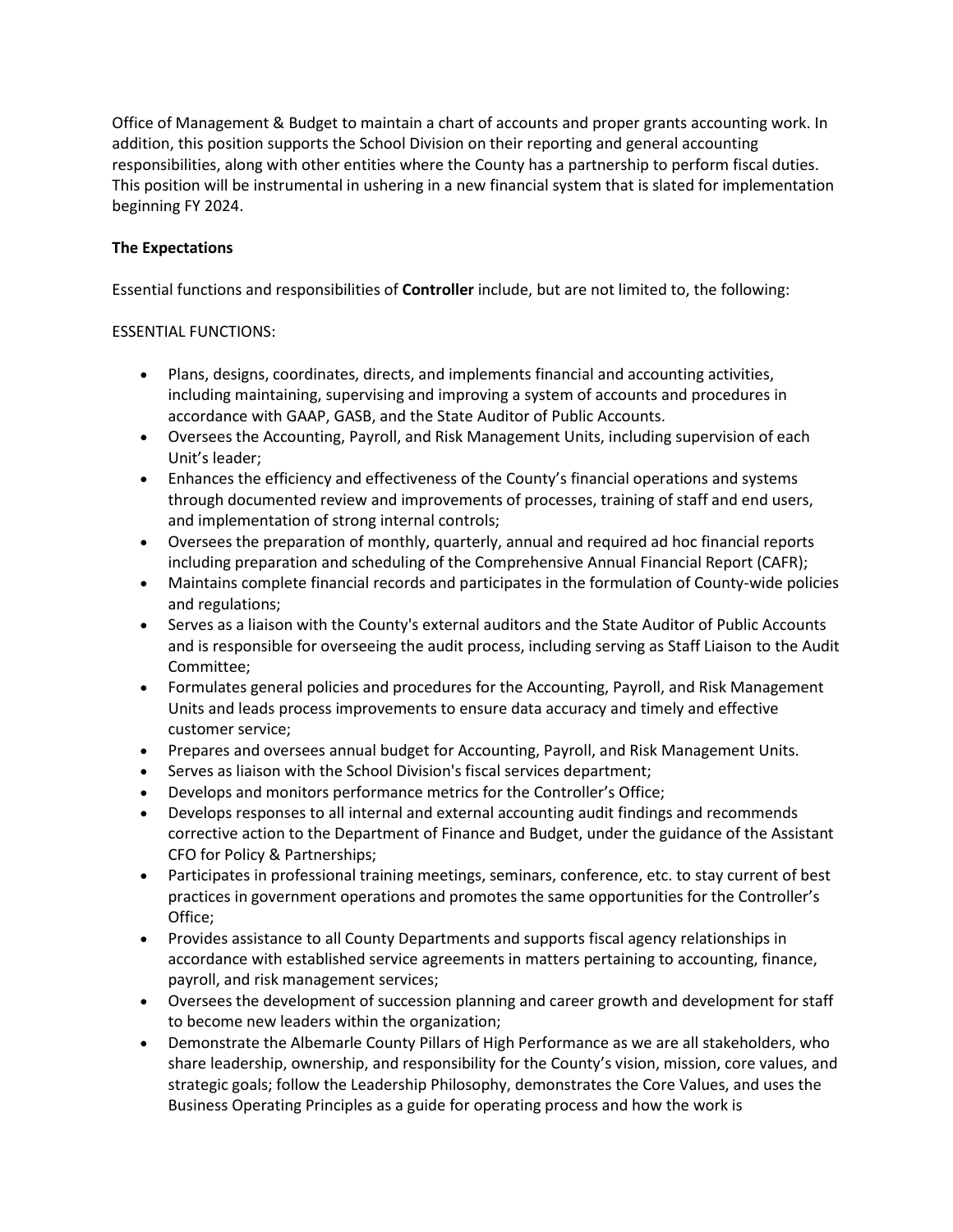accomplished; provide every customer with an experience that is professional, empathetic, and responsive; and promote cultural understanding and competency and an organizational climate of equity and inclusion;

• Performs related tasks as required.

#### **THE QUALIFICATIONS**

### *Education and Experience*

Any combination of education and experience equivalent to graduation from an accredited four-year college or university with a Bachelor's Degree in accounting, finance, business administration or related field and at least five years' experience in public finance administration, including a minimum of three years' experience in local government in a management level capacity. CPA, MBA, or MPA is preferred.

### *Knowledge, Skills and Abilities*

Thorough knowledge of principles of governmental accounting and public sector finance, systems of accounts, encumbrances and risk management; thorough knowledge of the procedures for financial control and accounting in accordance with GAAP and as required under the requirements of the State Auditor of Public Accounts; general procedural knowledge of a municipal payroll system; ability to analyze and solve complex accounting problems, ability to comprehend and implement the accepted principles of the municipal accounting; skilled with an understanding of the interplay between technology, accounting and operational efficiency; skilled in Microsoft Office suite, including advanced skills in Excel; ability to work with vendors and the general public; ability to work as part of a professional team and to interact and collaborate with other County employees in dealing with operational or technical matters; ability to take direction and to offer technical advice in the field of accounting, internal controls, payroll and risk management; ability to express ideas clearly and concisely, orally and in writing; ability to plan, organize and review the work of subordinates.

### **THE PHYSICAL CONDITIONS AND NATURE OF WORK CONTACTS**

Conducts work typically in a sitting position; however, job requires frequent standing and walking. The job requires normal visual acuity, and field of vision, hearing, and speaking. Requires frequent operation of a variety of office equipment including routine computer keyboard operations. Occasional air or motor transportation to attend meetings may be necessary. Regular and frequent contacts made at all organization levels (internally and externally) for the purpose of achieving organization goals and missions, requiring interpretation of GAAP, GASB, and other policies and possibly committing the organization to a future course of action. Communication often requires tact, discretion, and high-level confidentiality; and reflects need to motivate, persuade, or influence individuals or groups. Regular contact made with the highest appointed and elected officials or the most influential persons in the County. Communications often: defend, justify, negotiate, and settle highly significant or sensitive issues; requires skills in diplomacy, persuasion, and negotiation; and incorporate a developed sense of strategy and timing. Occasionally duties require working beyond normal office hours.

#### **THE SALARY RANGE**

The hiring range for this position is \$100,000 - \$120,000 per year.. Starting offer is based on applicable